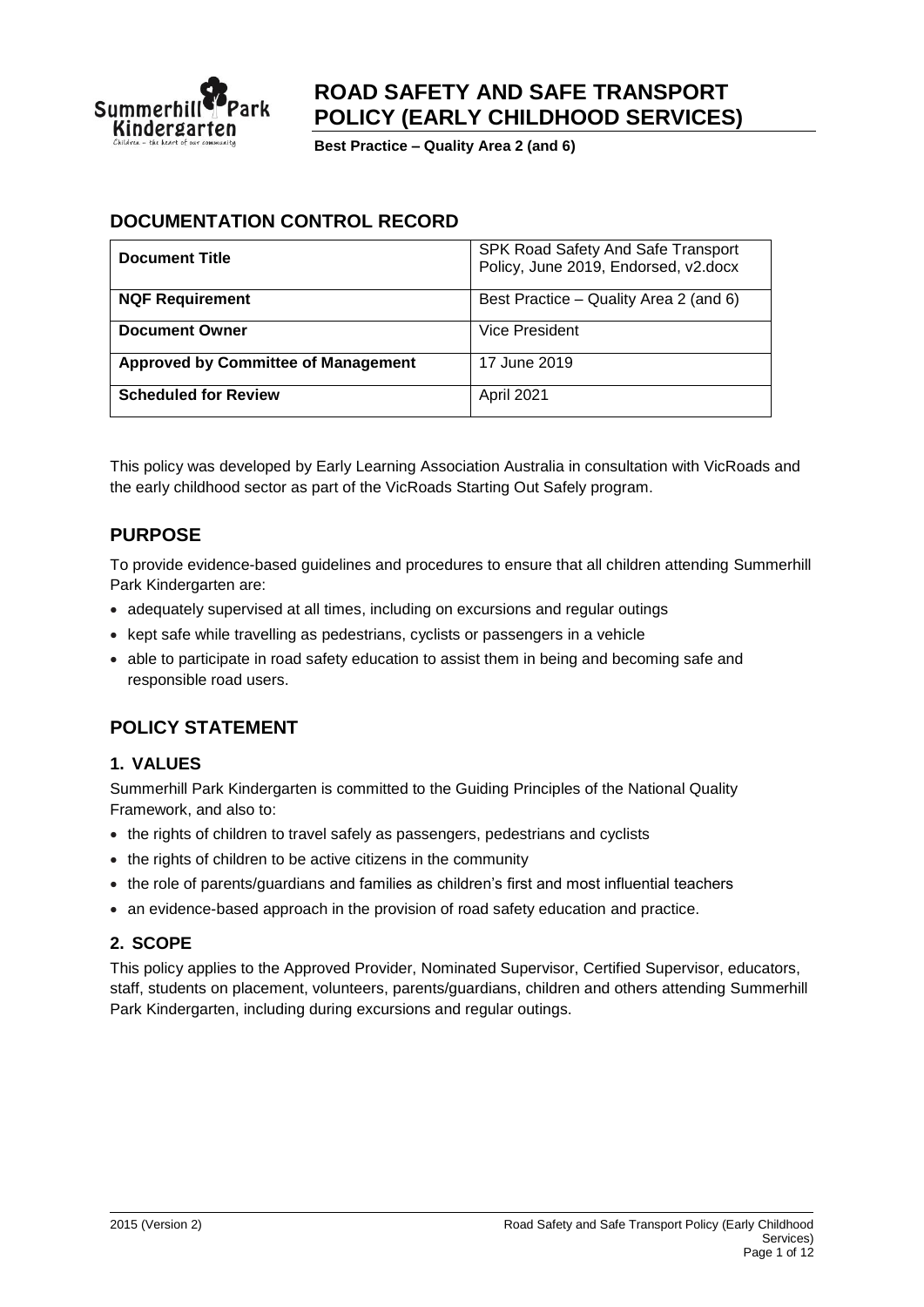### **3. BACKGROUND AND LEGISLATION**

#### **Background**

Road trauma is one of the leading causes of death among young Australians<sup>1</sup>. Young children are at risk as passengers in motor vehicles, as pedestrians and as cyclists. They are particularly vulnerable because of their small size and the fact that their cognitive and perceptual skills are still developing.

Road safety education can help to reduce the risk of serious injury and death among young children by assisting them to develop skills, knowledge and behaviour about the safe use of roads. Working collaboratively with families to help children become safe and responsible road users aligns with the learning outcomes of the Early Years Learning Framework (EYLF).

Very high participation rates in early childhood education programs in Victoria enables service providers and educators to contribute to making children safer road users by:

- embedding road safety education in the curriculum in line with the *National Practices for Early Childhood Road Safety Education* (refer to Attachment 1)
- ensuring children wear correctly fitted bicycle helmets where bicycles or wheeled toys are used as part of the program
- adopting safe transport practices when children are participating in excursions or outings
- informing and encouraging parents/guardians to be proactive road safety role models for their children by adopting and promoting safe road user behaviours.

Under the Education and Care Services National Law Act 2010 (Section 167), early childhood services are required to protect children from harm and hazards likely to cause injury. With the introduction of the National Quality Standard (NQS), all early childhood services may now be assessed on how road safety education and active transport initiatives are incorporated into the program (refer to Attachment 2).

Service providers and educators can achieve best practice in their programs by:

- adopting the safest possible behaviours when transporting children for excursions and outings
- promoting and adopting the safest pedestrian and cycling behaviours
- ensuring that road safety education is delivered in accordance with the *National Practices for Early Childhood Road Safety Education* (refer to Attachment 1).

#### **Legislation and standards**

Relevant legislation and standards include but are not limited to:

#### *Acts*

- *Charter of Human Rights and Responsibilities Act 2006* (Vic)
- *Child Wellbeing and Safety Act 2005* (Vic) Part 2: Principles for Children
- *Children Youth and Families Act 2005* (Vic)
- *Competition and Consumer Act 2010* (Cth)
- *Education and Care Services National Law Act 2010*: Section 167
- *Road Safety Act 1986* (Vic)

#### *Regulations*

- *Education and Care Services National Regulations 2011*: Regulations 99, 100, 101, 102, 159, 160, 161
- *Road Safety (Drivers) Regulations 2009*
- *Road Safety (General) Regulations 2009*
- *Road Safety (Vehicles) Regulations 2009*

 $\overline{a}$ <sup>1</sup> Australian Institute of Health and Welfare (AIHW) (2012) *A picture of Australia's children 2012* (Cat. No PHE167). Canberra, Australia: AIHW.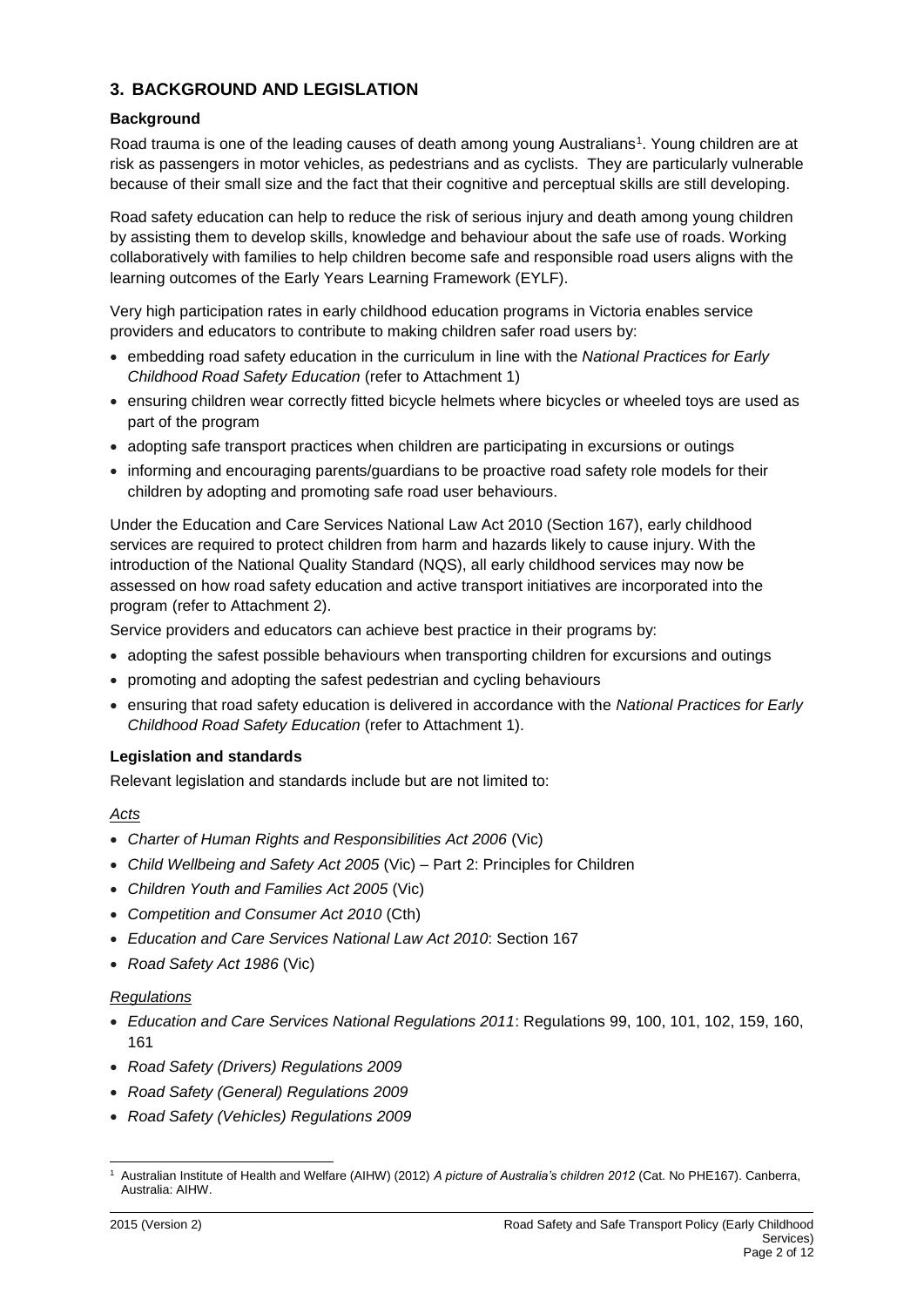#### *Rules*

• *Road Safety Road Rules 2009* (Vic)

#### *Standards*

- AS/NZS 1754 Australian/New Zealand Standard: *Child restraint systems for use in motor vehicles*
- AS/NZS 4370 Australian/New Zealand Standard: *Restraint of children with disabilities, or medical conditions, in motor vehicles*
- AS/NZS 8005 Australian/New Zealand Standard: *Accessories for child restraints for use in motor vehicles*
- AS/NZS 2063 Australian/New Zealand Standard: *Bicycle helmets*
- National Quality Standard (refer to Attachment 2 for road safety links to the NQS)
	- − Quality Area 2: Children's Health and Safety
	- − Quality Area 6: Collaborative Partnerships with Families and Communities

### *Notices*

- *Competition and Consumer Act 2010 – Consumer Protection Notice* Safety standard: Child restraint systems for use in motor vehicles
- *Victorian Government Gazette*, Approval of Child Restraints, Booster Seats and Child Safety Harnesses

The most current amendments to listed legislation can be found at:

- Victorian Legislation Victorian Law Today: [http://www.legislation.vic.gov.au](http://www.legislation.vic.gov.au/)
- Commonwealth Legislation ComLaw: [http://comlaw.gov.au](http://comlaw.gov.au/)

## **4. DEFINITIONS**

The terms defined in this section relate specifically to this policy.

**Adequate supervision:** Supervision entails all children (individuals and groups) in all areas of the service, being in sight and/or hearing of an educator at all times including during toileting, sleep, rest and transition routines. Services are required to comply with the legislative requirements for educatorto-child ratios at all times. Supervision contributes to protecting children from hazards that may emerge in play, including hazards created by the equipment used.

Adequate supervision refers to constant, active and diligent supervision of every child at the service. Adequate supervision requires that educators are always in a position to observe each child, respond to individual needs, and immediately intervene if necessary. Variables affecting supervision levels include:

- number, age and abilities of children
- number and positioning of educators
- current activity of each child
- areas in which the children are engaged in an activity (visibility and accessibility)
- developmental profile of each child and of the group of children
- experience, knowledge and skill of each educator
- need for educators to move between areas (effective communication strategies).

**Approved Provider:** An individual or organisation that has completed an application form and been approved by the Regulatory Authority as fit and proper (in accordance with Sections 12, 13 and 14 of the National Law) to operate one or more education and care services. Where the applicant is an organisation, each person with management and control of that organisation must complete a separate application form. (Note: Under the *Education and Care Services National Law Act 2010*, Section 5, Definitions: "*person with management or control, in relation to an education and care service, means – (b) if the provider of the service is an eligible association, each member of the*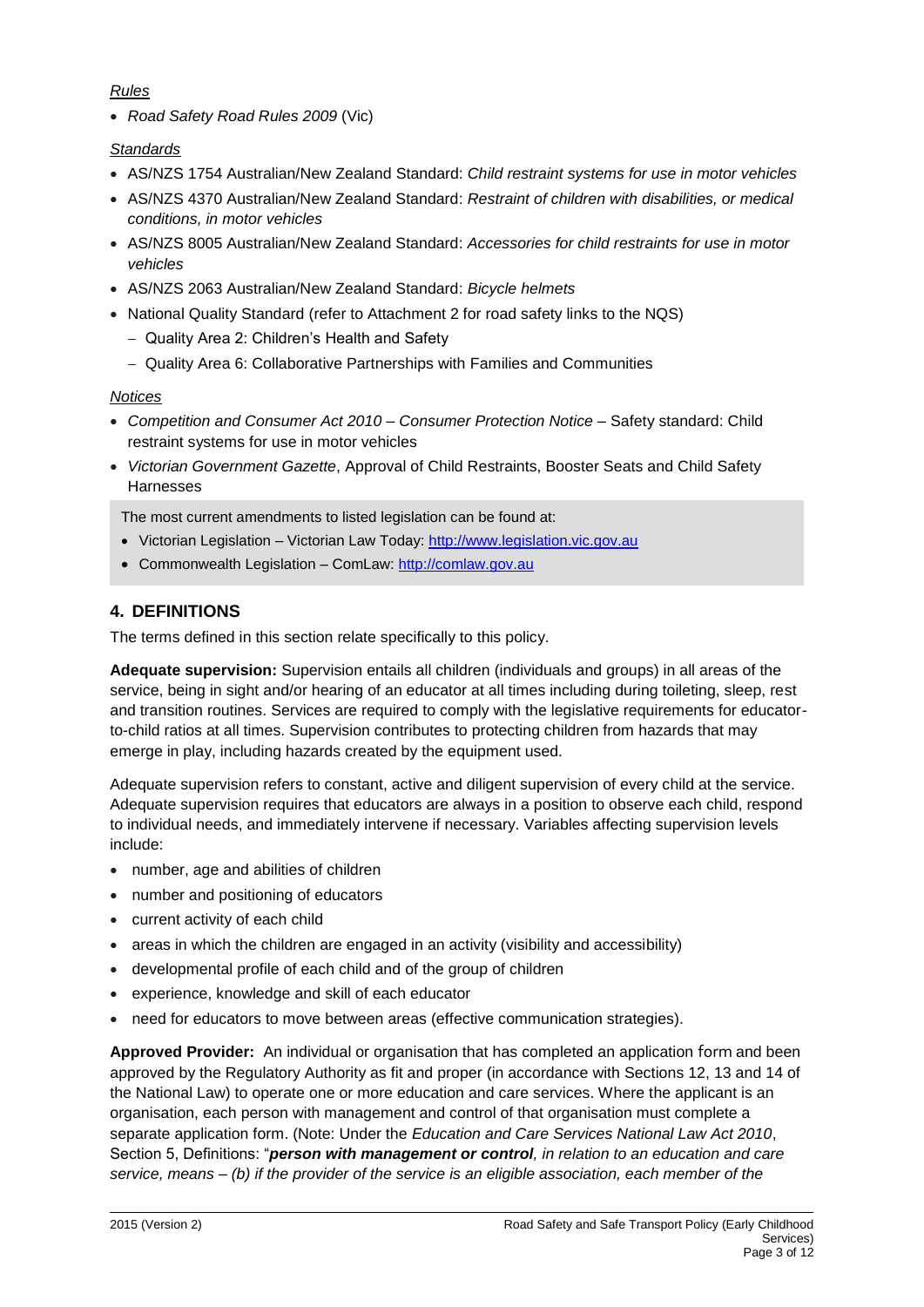*executive committee of the association who has the responsibility, alone or with others, for managing the delivery of the education and care service*".)

**Attendance record:** Kept by the service to record details of each child attending the service including name, date and time of arrival and departure, signature of person delivering and collecting the child or of the Nominated Supervisor or educator (Regulation 158(1)).

**Authorised nominee:** A person who has been given written authority by the parents/guardians of a child to collect that child from the education and care service. These details will be on the child's enrolment form.

The National Law and National Regulations do not specify a minimum age limit for an authorised nominee. Each service provider will need to determine if a person under the age of 18 is able to be an authorised nominee and, if so, what constitutes the minimum acceptable age at that service.

**Duty of care:** A common law concept that refers to the responsibilities of organisations to provide people with an adequate level of protection against harm and all reasonable foreseeable risk of injury.

**Informed consent:** (In relation to this policy) a written agreement to do something or to allow something to happen, only after all the relevant facts, including the alternatives and the possible consequences of the action/s, are known.

**Nominated Supervisor:** A person who has been nominated by the Approved Provider of the service under Part 3 of the Act and who has consented to that nomination in writing can be the Nominated Supervisor. All services must have a Nominated Supervisor with responsibility for the service in accordance with the National Regulations. The Approved Provider must take reasonable steps to ensure the Nominated Supervisor is a fit and proper person (in accordance with Sections 12, 13 and 14 of the National Law), with suitable skills, qualifications and experience. The Regulatory Authority must be notified if the Nominated Supervisor for the service changes or is no longer employed at the service.

**Risk assessment:** A risk assessment must be carried out in accordance with Regulation 101. ACECQA provides a sample *Excursion Risk Management Plan*. Details of the safest route for travel, type of vehicle and required restraints can be included under *Method of transport, including proposed route.* The plan can be downloaded at:

<http://www.acecqa.gov.au/sample-forms-and-templates-now-available>

**Wheeled toy:** A child's pedal car, skateboard, scooter (other than a motorised scooter) or tricycle or a similar toy, but only when it is being used by a child who is under 12 years old.

### **5. SOURCES AND RELATED POLICIES**

#### **Sources**

- Early Learning Association Australia: [www.elaa.org.au](http://www.elaa.org.au/)
- Road Safety Education Victoria: [www.roadsafetyeducation.vic.gov.au](http://www.roadsafetyeducation.vic.gov.au/)
- VicRoads: [www.vicroads.vic.gov.au](http://www.vicroads.vic.gov.au/)

#### **Service policies**

- *Acceptance and Refusal of Authorisations Policy*
- *Child Safe Environment Policy*
- *Curriculum Development Policy*
- *Delivery and Collection of Children Policy*
- *Excursions and Service Events Policy*
- *Incident, Injury, Trauma and Illness Policy*
- *Inclusion and Equity Policy*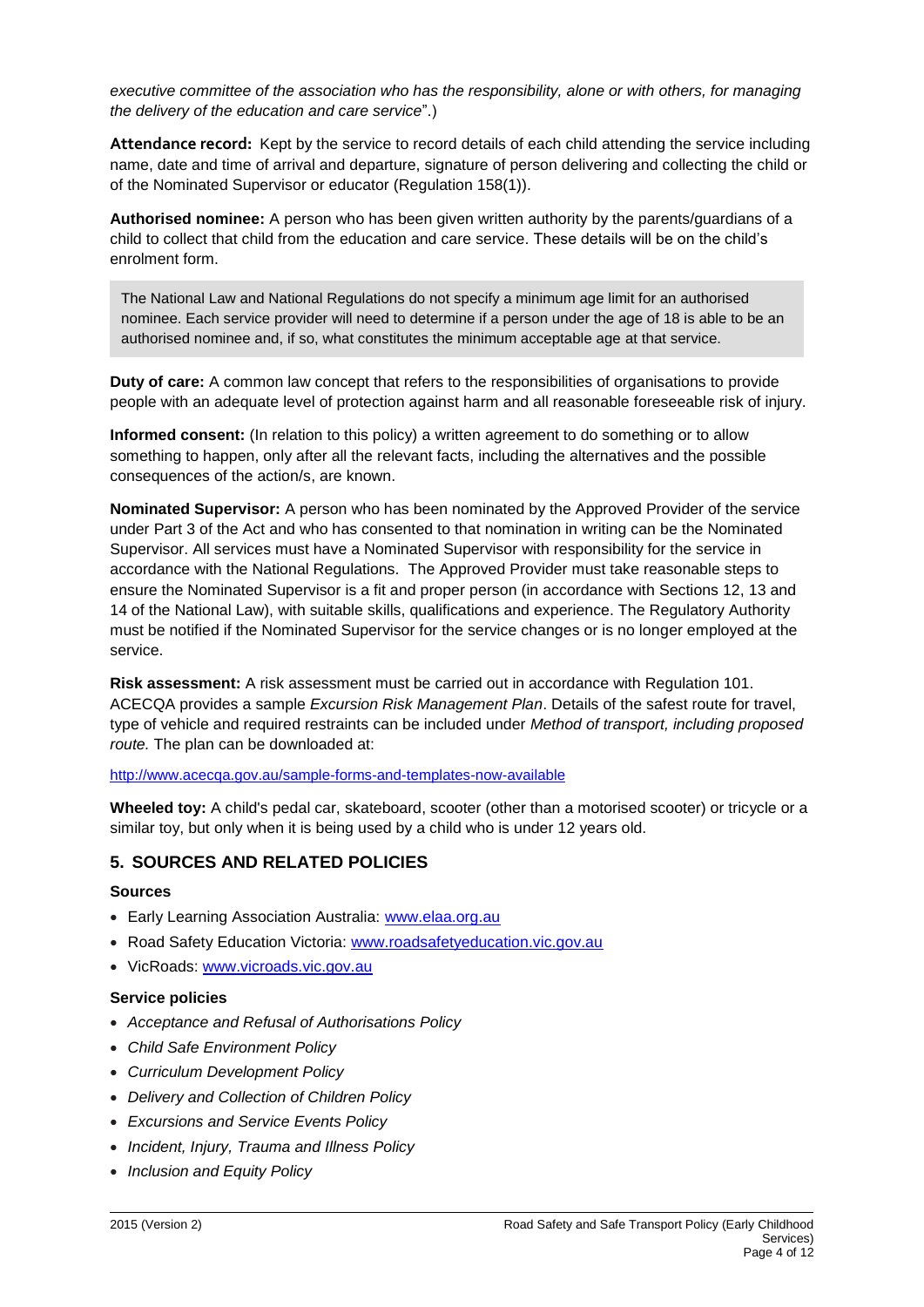- *Occupational Health and Safety Policy*
- *Supervision of Children Policy*

### **PROCEDURES**

#### **The Approved Provider is responsible for:**

- ensuring that educators/staff only allow a child to participate in an excursion with the written authorisation of a parent/guardian or authorised nominee including details required under Regulation 102(4). If the excursion is a regular outing, the authorisation is required to be obtained once every 12 months and kept with the child's enrolment record (refer to *Excursions and Service Events Policy*)
- ensuring that a written risk assessment (refer to *Definitions*) is undertaken prior to conducting excursions, including details of the safest route for travel and safety aspects for the chosen mode of transport e.g. motor vehicle, bus, train and tram
- ensuring that all children are adequately supervised (refer to *Definitions*) at all times, including while on excursions and regular outings
- ensuring that road safety education, based on the *National Practices for Early Childhood Road Safety Education* (refer to Attachment 1), is provided
- ensuring that all children attending the service are included in road safety education (refer to *Inclusion and Equity Policy*)
- ensuring that educators and staff have access to regular professional development/training in road safety and are kept up to date with current legislation, regulations, rules, standards and best practice information
- ensuring that bicycle helmets are available, in good condition and meet Australian/New Zealand Standard 2063 where bicycles or wheeled toys (refer to Definitions) are used
- ensuring that parents/guardians and visitors to the service are provided with location-specific road safety information (e.g. details about where to park safely when delivering and collecting children and local area speed limits etc.)
- ensuring that parents/guardians are provided with general road safety information about transporting children to and from the service (which might include using the 'safety door' (the rear kerbside door), driveway safety, child restraint information and role modelling safe road use)
- ensuring parents/guardians have access to this policy and its attachments.

#### *In relation to the safe transportation of children:*

- ensuring that buses hired for use on excursions have seatbelts fitted, and that these are correctly used by all children, staff and volunteers for the entire trip
- ensuring that appropriate procedures are followed in the event of a vehicle crash or transportrelated injury involving any children, staff or volunteers from the service (refer to *Incident, Injury, Trauma and Illness Policy*)
- developing procedures for educators/staff to follow where a child is observed being transported to or from the premises in an unsafe manner (refer to Attachment 3 for a sample procedure).

Under duty of care obligations, services must develop appropriate procedures to guide educators and other staff to address situations where a child is observed to be at risk while being transported to or from the early childhood service. This may include instances where a child is observed to be travelling unrestrained, in an inappropriate restraint, riding a bicycle or wheeled toy without a helmet, or instances where a parent/guardian is in an unfit state to drive due to intoxication or impairment.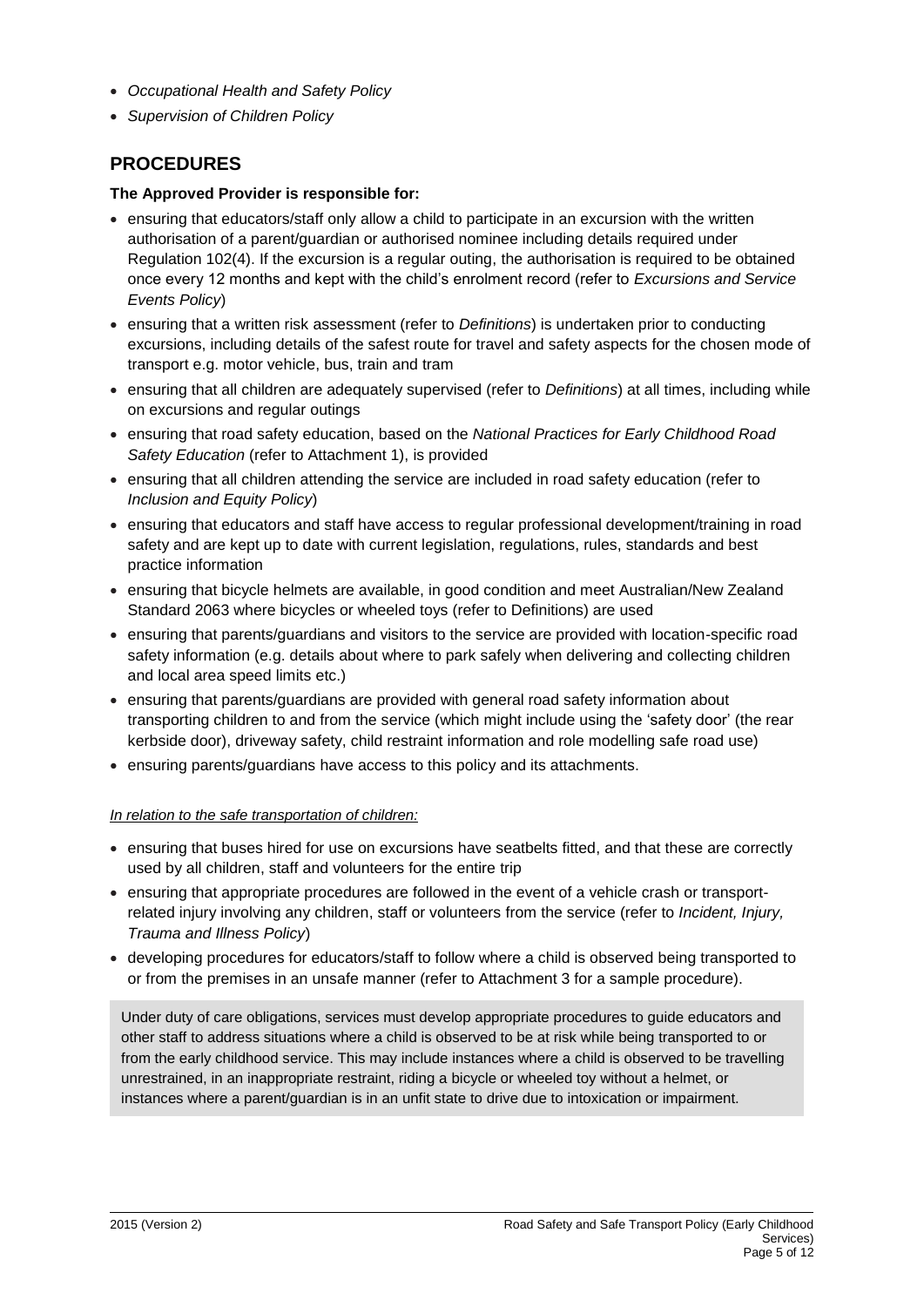#### **The Nominated Supervisor is responsible for:**

- ensuring that educators/staff only allow a child to participate in an excursion with the written authorisation of a parent/guardian or authorised nominee including details required under Regulation 102(4). If the excursion is a regular outing, the authorisation is required to be obtained once every 12 months and kept with the child's enrolment record (refer to *Excursions and Service Events Policy*)
- ensuring that educators undertake a written risk assessment (refer to *Definitions*) prior to conducting excursions, including details of the safest route for travel and type of vehicle to be used etc.
- ensuring that educators adequately supervise (refer to *Definitions*) children at all times, including while on excursions and regular outings
- ensuring that the Educational Leader embeds road safety education in the curriculum, based on the *National Practices for Early Childhood Road Safety Education* (refer to Attachment 1)
- organising regular professional development/training for educators and staff on road safety topics, including vehicle and driveway safety, current legislation, regulations, rules, standards and best practice information
- providing educators with access to a broad range of resources to support road safety education
- ensuring that bicycle helmets are available, in good condition and meet Australian/New Zealand Standard 2063 where bicycles or wheeled toys (refer to Definitions) are used.

#### *In relation to the safe transportation of children:*

- ensuring that buses hired for excursions have seatbelts fitted, and that these are correctly used by all children, staff and volunteers for the entire trip
- ensuring that educators follow appropriate procedures in the event of a vehicle crash or transportrelated injury involving children, staff or volunteers (refer to *Incident, Injury, Trauma and Illness Policy*)
- ensuring that educators provide parents/guardians with appropriate information about road safety
- ensuring that educators follow the service's procedures and exercise duty of care if a child is observed to be at risk while being transported to or from the service (refer to Attachment 3).

#### **Certified Supervisors and other educators are responsible for:**

- allowing a child to participate in an excursion only with the written authorisation of a parent/guardian or authorised nominee. For a regular outing, this authorisation is required every 12 months
- checking that parents/guardians or authorised nominees sign and date permission forms prior to an excursion
- undertaking a written risk assessment (refer to *Definitions*) prior to conducting excursions, including details of the safest route for travel and the type of vehicle used
- providing adequate supervision (refer to *Definitions*) of children at all times including while on excursions and regular outings
- providing parents/guardians and visitors to the service with location-specific road safety information (e.g. details about where to park when delivering and collecting children and local area speed limits etc.)
- providing parents/guardians with general road safety information about transporting children to and from the service (which might include using the 'safety door' (the rear kerbside door), driveway safety, child restraint information and role modelling safe road use)
- delivering road safety education that is based on the *National Practices For Early Childhood Road Safety Education* (refer to Attachment 1)
- including all children attending the service in road safety education (refer to *Inclusion and Equity Policy*)
- undertaking regular professional development/training in road safety and keeping up to date with current legislation, regulations, rules, standards and best practice information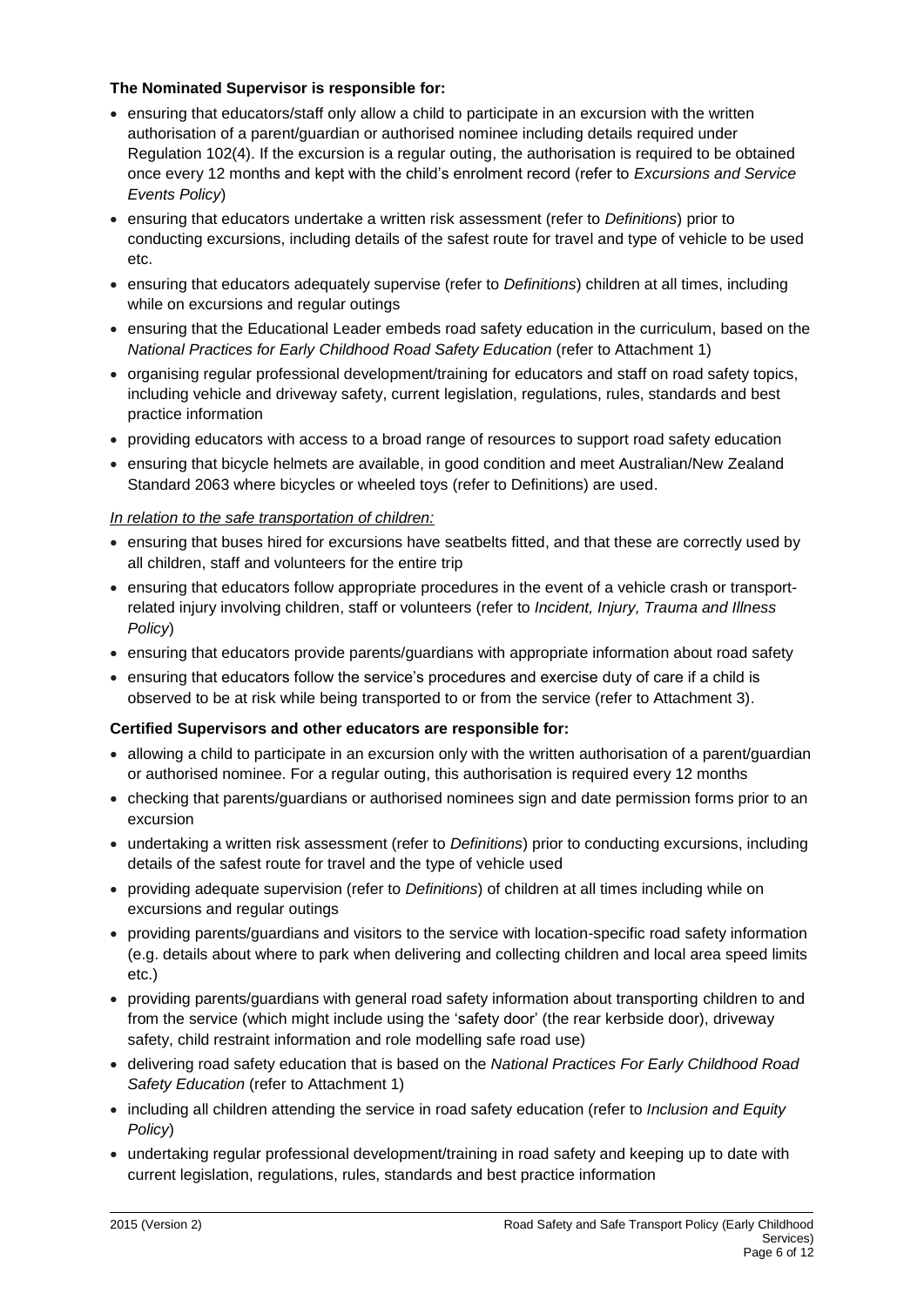- using a broad range of resources to support the delivery of road safety education
- ensuring that bicycle helmets are available, in good condition, meet Australian/New Zealand Standard 2063 and are correctly fitted where bicycles or wheeled toys (refer to *Definitions*) are used.

#### *In relation to the safe transportation of children:*

- ensuring that only buses fitted with seatbelts are hired for excursions and that these are correctly used by all children, staff and volunteers for the entire trip
- following appropriate procedures in the event of a vehicle crash involving children, staff and others from the service (refer to *Incident, Injury, Trauma and Illness Policy*) including notifying the Nominated Supervisor and Approved Provider as soon as possible after the event
- providing appropriate information to parents/guardians about road safety
- following duty of care procedures in instances where a child is observed to be at risk while being transported to or from the premises (refer to Attachment 3).

#### **Parents/guardians are responsible for:**

- signing and dating permission forms prior to excursions and regular outings
- ensuring that their child travels in a restraint suitable for their age/size when arriving at or departing from the service
- being aware of all location-specific and general road safety requirements including details about where to park to deliver and collect children, observing speed limits in the vicinity of the service, using the 'safety door' (the rear kerbside door), driveway safety and role modelling safe road use
- communicating any issues or concerns relating to their child's safety or wellbeing to the early childhood service
- being aware of this policy and of the service's procedures relating to the safe transportation of children to and from the service.

#### **Volunteers and students, while at the service, are responsible for following this policy and its procedures.**

#### **EVALUATION**

In order to assess whether the values and purposes of the policy have been achieved, the Approved Provider will:

- regularly seek feedback from parents/guardians, children, educators, management and all affected by the policy regarding its effectiveness
- monitor the implementation, compliance, complaints and incidents in relation to this policy
- keep the policy up to date with current legislation, research, policy and best practice
- revise the policy and procedures as part of the service's policy review cycle, or as required
- notify parents/guardians at least 14 days before making any changes to this policy or its procedures (this is a requirement under Regulation 172 of the National Regulations for policies mandated by law and would be considered best practice for all policies and procedures).

## **ATTACHMENTS**

- Attachment 1: *National Practices for Early Childhood Road Safety Education*
- Attachment 2: National Quality Standard linkages to road safety
- Attachment 3: Sample procedure when a child is observed to be at risk of harm while being transported to or from an early childhood premises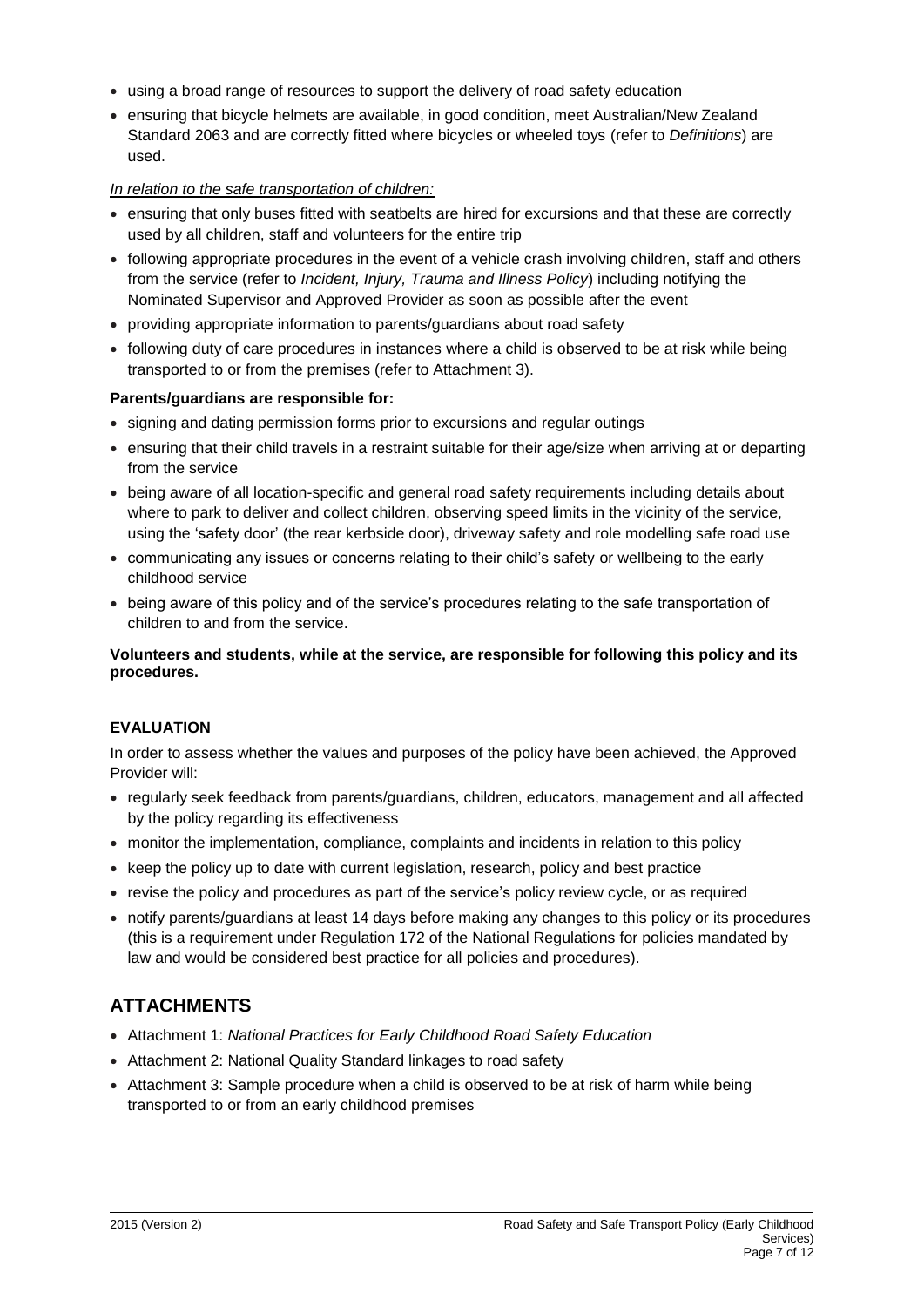## **AUTHORISATION**

This policy was adopted by the Approved Provider of Summerhill Park Kindergarten on 17th June 2019.

## **REVIEW DATE:** APRIL 2021

Every three years or more frequently in response to legislative and/or other changes.

## **ACKNOWLEDGEMENT**

This policy was developed by Early Learning Association Australia in consultation with VicRoads and the early childhood sector as part of the VicRoads Starting Out Safely program.

## **DOCUMENT HISTORY**

| <b>Version</b> | Date            | <b>By</b>                            | Reason for change                                                                        |
|----------------|-----------------|--------------------------------------|------------------------------------------------------------------------------------------|
| 1.0            | 19 June<br>2017 | Vice<br>President                    | Initial Draft based on ELAA template (v2).<br>Review of document and endorsement by CoM. |
| 1.1            | 29/04/2019      | Mira Haldun<br>(consultant)          | Addition of jurisdiction for Road Safety Act 1986<br>(Vic)<br>Minor formatting changes   |
| $\mathcal{P}$  | 17/06/19        | 2019<br>President<br>$(I.$ Griffith) | Review and endorsement by CoM                                                            |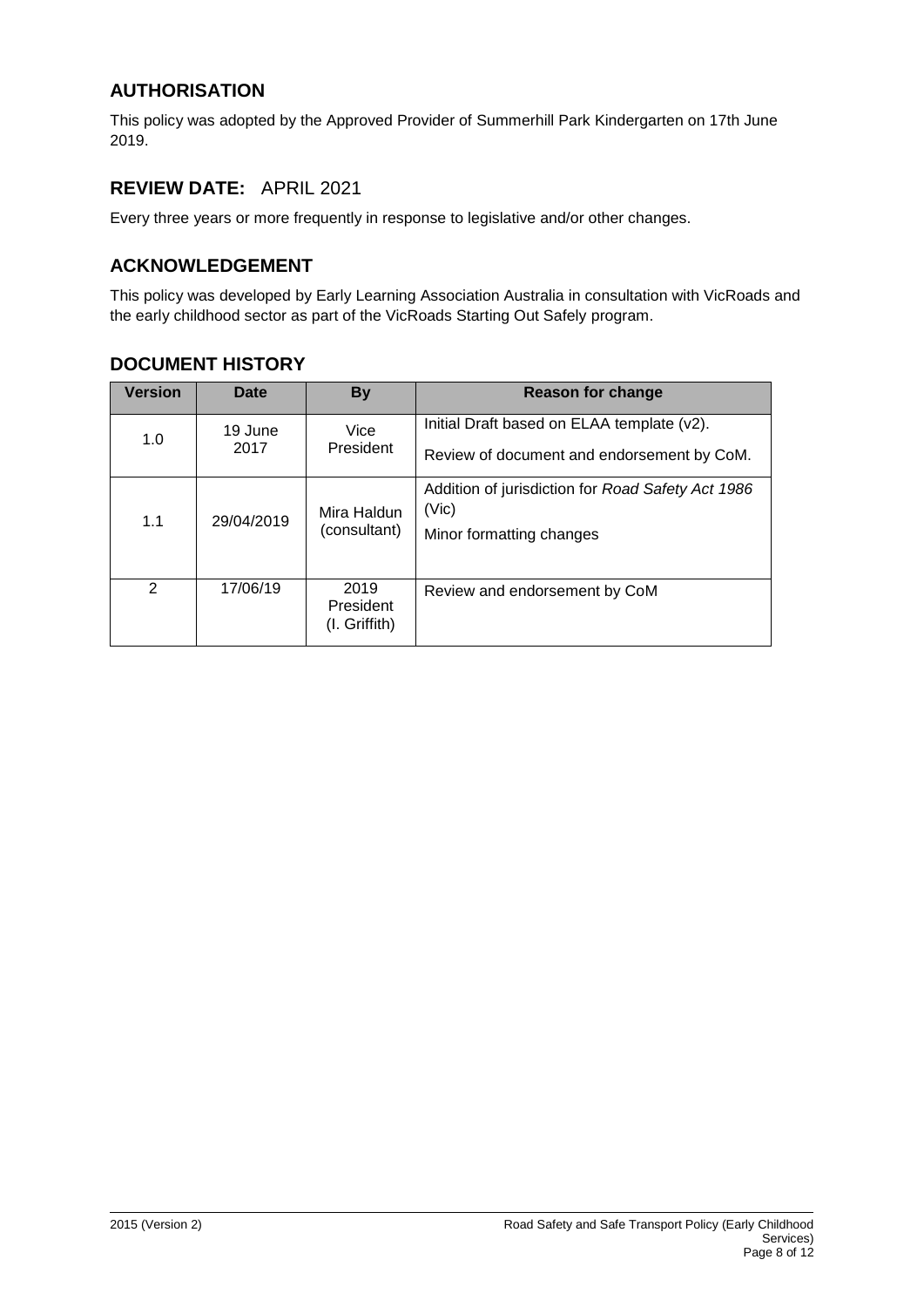## **ATTACHMENT 1 National Practices for Early Childhood Road Safety Education**

The *National Practices for Early Childhood Road Safety Education* have been developed by early childhood education and road safety experts across Australia and New Zealand. The eight national practices are based on research and are aligned with the Early Years Learning Framework.

The national practices guide early childhood educators and policy makers to develop, implement and evaluate evidence-based road safety programs that support children's and families learning about road safety. Refer to:

<http://roadsafetyeducation.vic.gov.au/resources/early-childhood.html>

#### **Holistic approaches**

Recognise that children's learning is integrated and interconnected when making curriculum decisions about road safety education.

#### **Responsiveness to children**

Deliver road safety education which is responsive to individual children and extends children's strengths, knowledge and interests.

#### **Learning through play**

Through play-based learning seek opportunities to address road safety in a way that expands children's thinking and encourages problem solving.

#### **Intentional teaching**

Engage in intentional teaching which extends and expands children's learning about road safety.

#### **Learning environments**

Provide opportunities in the learning environment, including the local community, for safe and meaningful interaction with children, parents and carers about road safety.

#### **Cultural competence**

Implement road safety education that is culturally relevant for the diversity of children, their families and the community.

#### **Continuity of learning and transitions**

Use the opportunity of transitions, in active partnership with children, families and the local community, for road safety education.

#### **Assessment for learning**

Together with children and families, reflect on each child's learning and application of road safety to plan for future learning.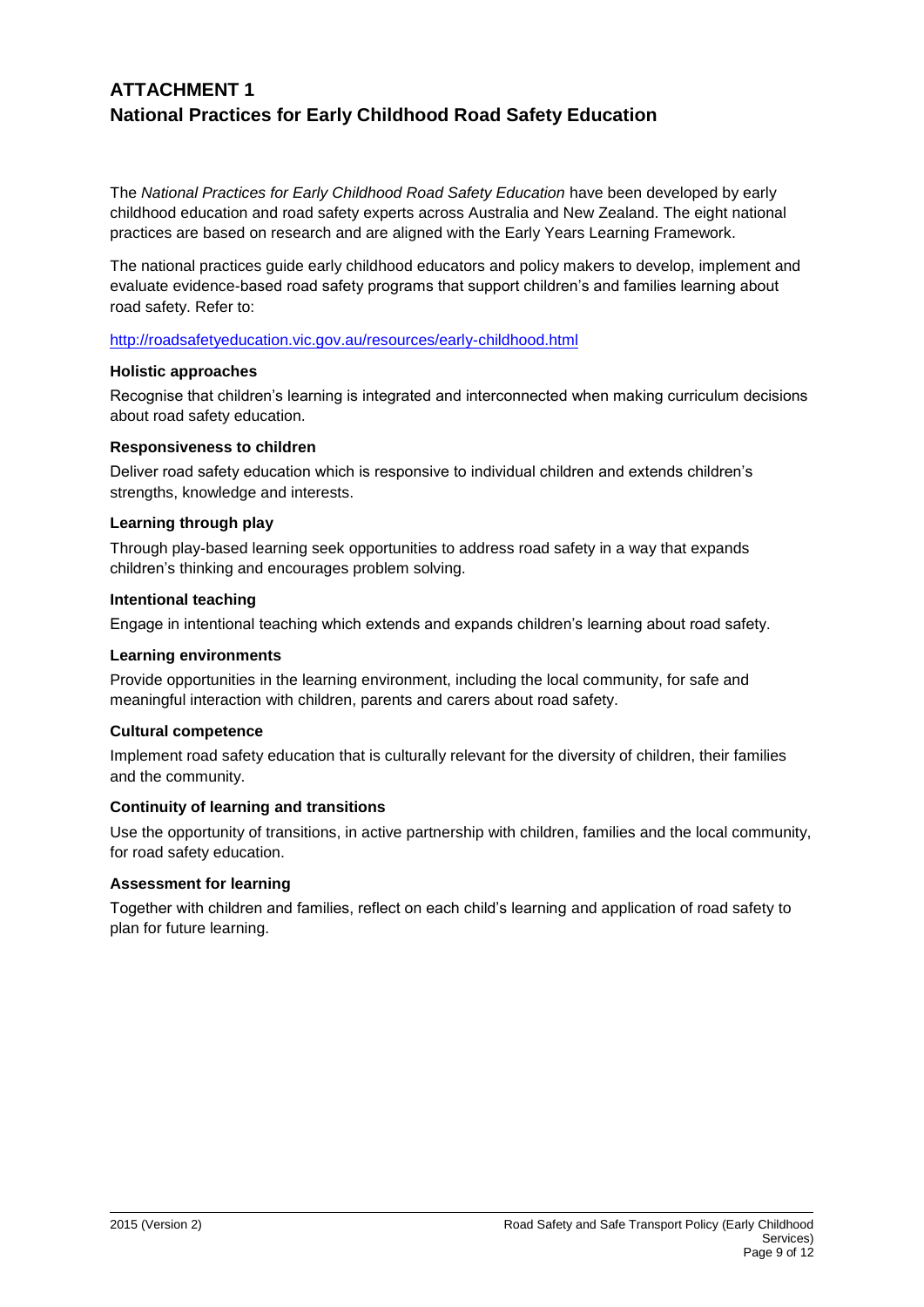# **ATTACHMENT 2 National Quality Standard linkages to road safety**

This document provides extracts from the NQS that relate to road safety and must be read in conjunction with the NQS.

| <b>Standard</b>                                                                                                                                                                                                                                    | <b>Element</b>                                                                                                              | <b>Assessment Guide</b>                                                                                                                                                                                                                                                                                                                                                                                                                                                                                                                                                                                                                                                                                                               |
|----------------------------------------------------------------------------------------------------------------------------------------------------------------------------------------------------------------------------------------------------|-----------------------------------------------------------------------------------------------------------------------------|---------------------------------------------------------------------------------------------------------------------------------------------------------------------------------------------------------------------------------------------------------------------------------------------------------------------------------------------------------------------------------------------------------------------------------------------------------------------------------------------------------------------------------------------------------------------------------------------------------------------------------------------------------------------------------------------------------------------------------------|
| 2.3<br>Each child is protected.<br>Questions to guide reflection on<br>practice:<br>• How do we ensure children<br>are alerted to safety issues<br>and encouraged to develop<br>the skills to assess and<br>minimise risks to their own<br>safety? | 2.3.1 Children are<br>adequately supervised<br>at all times.                                                                | <b>Guidance for children of all</b><br>ages and all service types<br>Assessors may observe:<br>· educators supervising children<br>closely when they are in a<br>situation that presents a higher<br>risk of injury - for example, on<br>an excursion near a road or<br>water.                                                                                                                                                                                                                                                                                                                                                                                                                                                        |
|                                                                                                                                                                                                                                                    | 2.3.2 Every reasonable<br>precaution is taken to<br>protect children from<br>harm and any hazard<br>likely to cause injury. | <b>Guidance for children of all</b><br>ages and all service types<br>Assessors may observe:<br>• educators and coordinators<br>talking with children about<br>safety issues and correct use<br>of equipment and the<br>environment and, where<br>appropriate, involving children<br>in setting safety rules.<br>Assessors may sight:<br>evidence of detailed<br>information provided to<br>families regarding excursions,<br>including the destination,<br>mode of transport, educator-<br>to-child ratios and the number<br>of adults in attendance, and<br>written authorisation for<br>children to be taken outside<br>the service premises,<br>including for excursions or<br>routine outings (except in<br>emergency situations) |

**Quality area 2: Children's health and safety**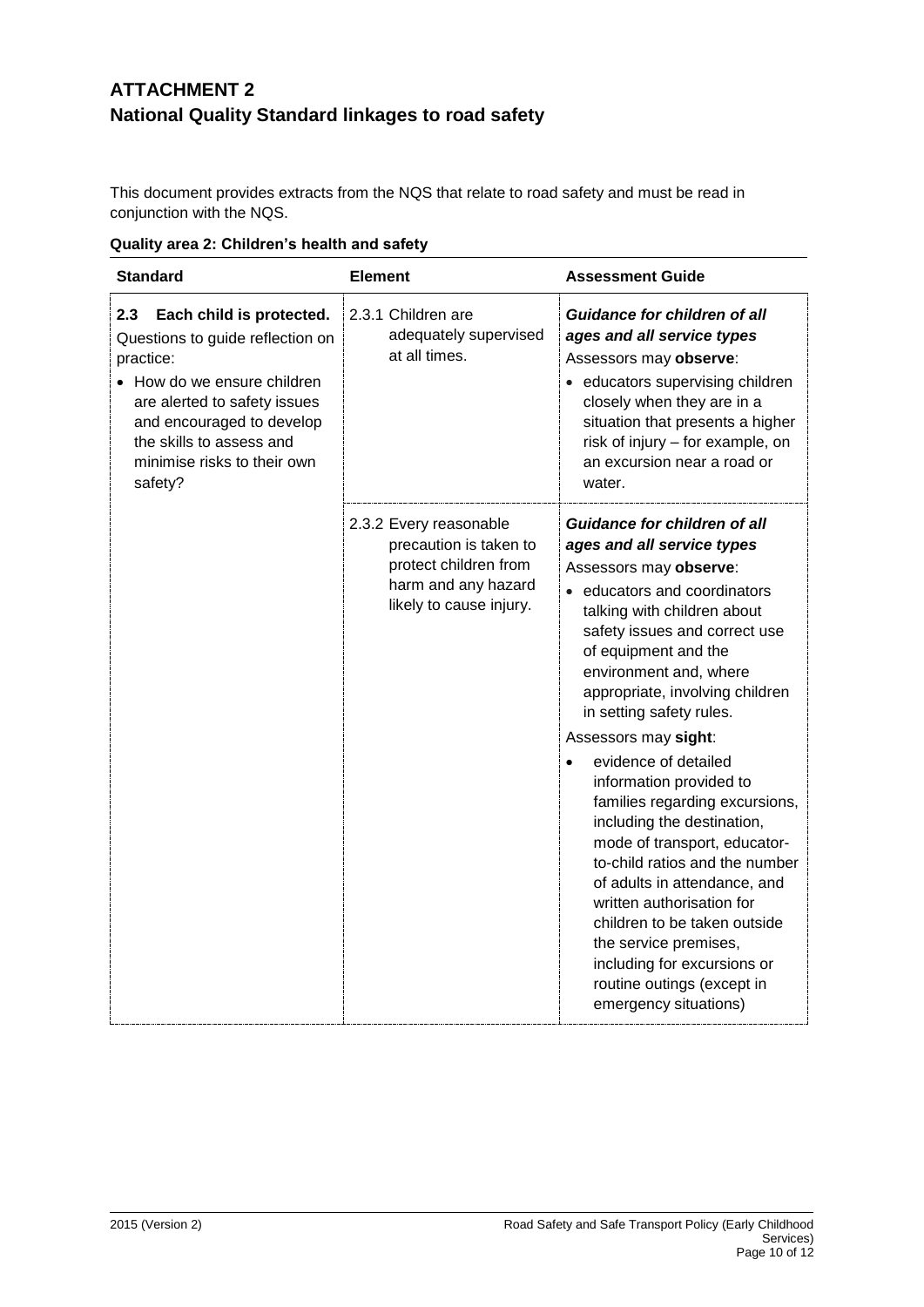| <b>Standard</b>                                                                                                                             | <b>Element</b>                                                                                                                                               | <b>Assessment Guide</b>                                                                                                                                                                                                                                                                                                                                                                                                                                                                                                                                           |
|---------------------------------------------------------------------------------------------------------------------------------------------|--------------------------------------------------------------------------------------------------------------------------------------------------------------|-------------------------------------------------------------------------------------------------------------------------------------------------------------------------------------------------------------------------------------------------------------------------------------------------------------------------------------------------------------------------------------------------------------------------------------------------------------------------------------------------------------------------------------------------------------------|
| The service<br>6.3<br>collaborates with other<br>organisations and<br>service providers to<br>enhance children's<br>learning and wellbeing. | 6.3.2 Continuity of learning<br>and transitions for each<br>child are supported by<br>sharing relevant<br>information and<br>clarifying<br>responsibilities. | Guidance for children of all<br>ages and all service types<br>Assessors may observe:<br>children being supported and<br>$\bullet$<br>appropriately supervised when<br>being transported to or from<br>the service by car, bus, train or<br>tram or on foot.<br>Assessors may discuss:<br>• the strategies and processes<br>used to support:<br>- children with additional<br>needs in their transition to<br>school and to specialist<br>services<br>• how road safety education and<br>any active transport initiatives<br>are incorporated into the<br>program. |